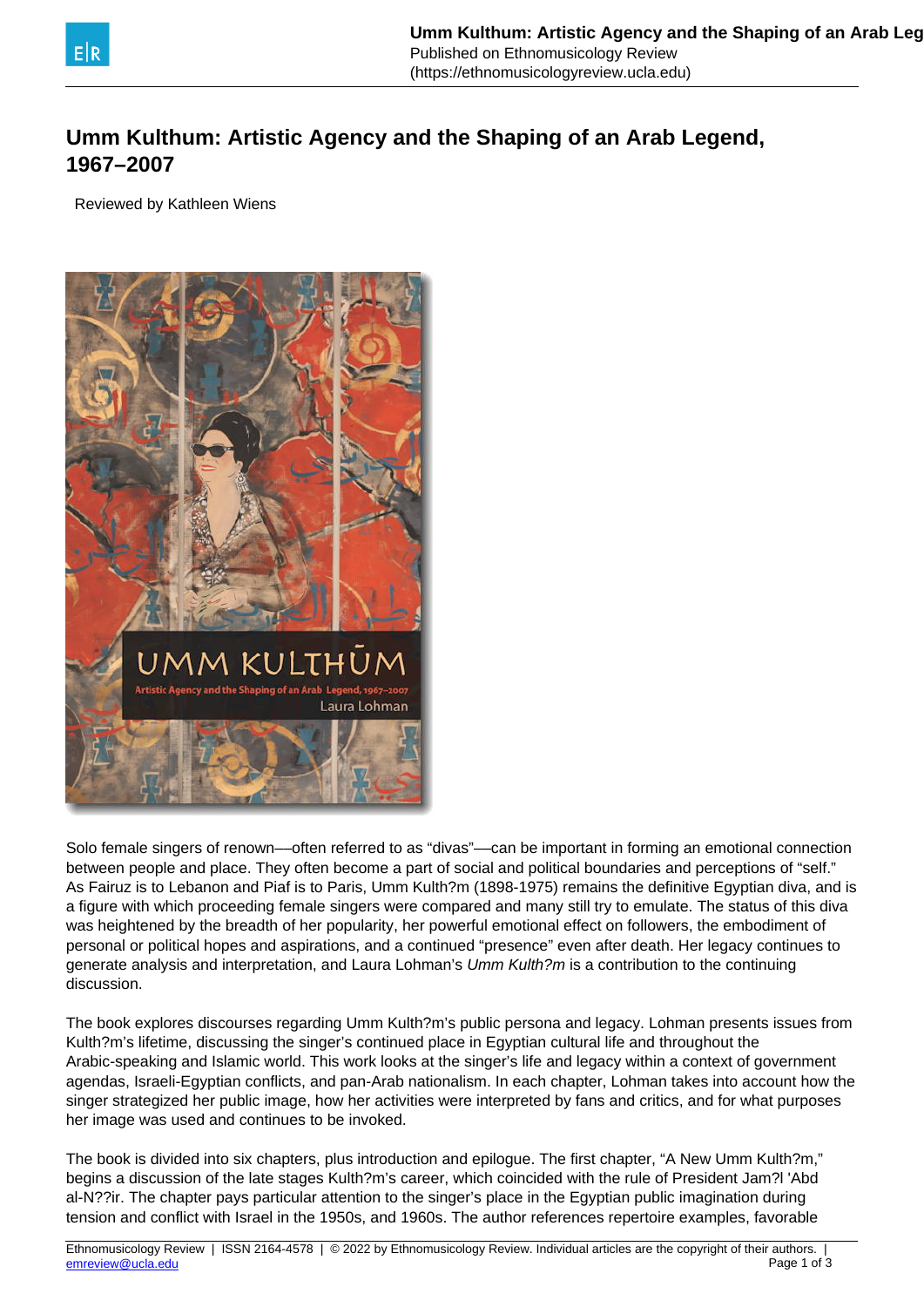Published on Ethnomusicology Review (https://ethnomusicologyreview.ucla.edu)

media coverage, and performances that bolstered enthusiasm for Egypt within the country, even after military failure and amid public discontent with N??ir.

In the second chapter "For Country or Self?" Lohman continues to consider Egyptian anxiety over Israeli, and she interprets Kulth?m's pro-Arab and pro-Egyptian sentiment as a way of keeping in her government's good graces and thereby winning positive media reviews and staying in the spotlight. Broadening the circle of engagement, the author presents examples of Kulth?m's performances and activities throughout the Levant and Maghreb, and further eastward into the Arab peninsula, Iraq, and Pakistan. In performance (for the concert hall audience or for the media), the singer portrayed language, dialect, song form, and magams as "shared" cultural traits across culturally diverse regions. By invoking shared characteristics, Kulth?m emphasized a notion of shared heritage among her audiences and in doing so became a symbolic figure who embodied cultural and emotional unity between Arabic-speaking and Islamic peoples.

Chapter 3, "Sustaining a Career, Shaping a Legacy," focuses on Kulth?m's activities from the late 1960s until her death in 1971. Lohman covers self-crafted "faces" of Kulth?m's public image: her emphasis on rural roots, portrayal as a loyal daughter, a woman with strong maternal instincts, a humanitarian, and a supporter of war efforts. Lohman argues that these images were bolstered by media reports during ongoing international engagements, and the author interprets the images as strategic in order to showcase "political currency and cultural relevance across the region for listeners at home" (87). Lohman argues that it was this late stage of Kulth?m's career that shaped her posthumous legacy.

Chapter 4, "From Artist to Legend" traces the evolution of Kulth?m's image from village girl to to emotional and mythical symbol of "the nation." Looking at the social and political role of the singer even after death, Lohman illustrates how the singer's place was secured in the emotional life of "the nation," thanks to her appeal to people from all classes and political persuasions.

The fifth chapter, "Mother of Egypt or Erotic Partner?" addresses perceived sexuality that was, and is, projected by audiences and proposed by critics. Several options (and various combinations of each option) existed during her lifetime, including: the object of desire, mediator of desire, homosexual, bisexual, maternal figure, sexually ambiguous, asexual, and/or beyond sexuality. Reasoning behind interpretations varied and was often related to support or criticism of Kulth?m's personal and political life. Factors which informed such varied perceptions included anomalous aspects of her life as a woman functioning in a high-profile occupation, her late and childless marriage, and expected gendered behavior in Egyptian society. The singer promoted a maternal public image as a woman who caressed babies and infants, as well as a mother of Egypt, the Arab world, and the Islamic world. Still, as somewhat of an anomaly, her private life was a target of scrutiny.



After her death, fans and supporters promoted her patriotism and feminine virtues while down-playing still unsubstantiated rumors of "deviant" sexual behavior. In the final analysis, Lohman interprets sustained "competing